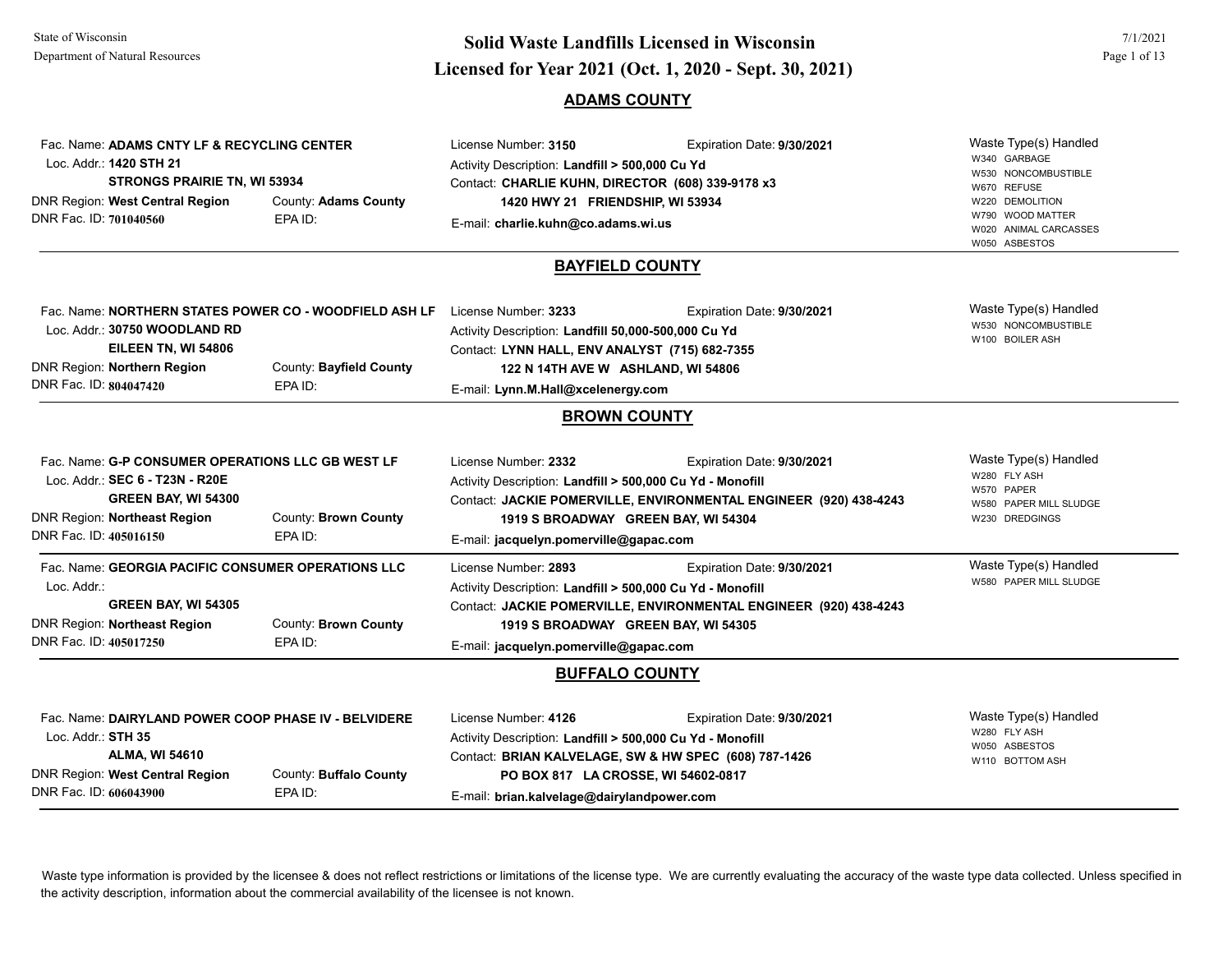## **Licensed for Year 2021 (Oct. 1, 2020 - Sept. 30, 2021) Solid Waste Landfills Licensed in Wisconsin**

#### **CALUMET COUNTY**

| Fac. Name: HARRISON LANDFILL<br>Loc. Addr.: W4385 USH 10<br><b>HARRISON TN, WI 54952</b><br><b>DNR Region: Northeast Region</b><br>DNR Fac. ID: 408046650                 | County: Calumet County<br>EPA ID:  | License Number: 3458<br>Activity Description: Landfill > 500,000 Cu Yd - Monofill<br>Contact: JERRY RITCHIE, (920) 540-5797<br>E-mail: jritchie@mwpaper.com | Expiration Date: 9/30/2021<br>540 PROSPECT ST COMBINED LOCKS, WI 54113                                                                       | Waste Type(s) Handled<br>W580 PAPER MILL SLUDGE<br>W060 ASH                                                                                                                                                                                     |
|---------------------------------------------------------------------------------------------------------------------------------------------------------------------------|------------------------------------|-------------------------------------------------------------------------------------------------------------------------------------------------------------|----------------------------------------------------------------------------------------------------------------------------------------------|-------------------------------------------------------------------------------------------------------------------------------------------------------------------------------------------------------------------------------------------------|
| Fac. Name: HICKORY MEADOWS LANDFILL LLC<br>Loc. Addr.: W3105 SCHNEIDER RD<br><b>CHILTON TN, WI 54129</b><br><b>DNR Region: Northeast Region</b><br>DNR Fac. ID: 408042580 | County: Calumet County<br>EPA ID:  | License Number: 3134<br>Activity Description: Landfill > 500,000 Cu Yd<br>E-mail: Nathan.schneider@gflenv.com                                               | Expiration Date: 9/30/2021<br>Contact: NATHAN SCHNEIDER, GENERAL MANAGER (920) 418-4551<br>W3105 SCHNEIDER RD HILBERT, WI 54129              | Waste Type(s) Handled<br>W290 FOUNDRY<br>W340 GARBAGE<br>W410 INDUSTRIAL<br>W530 NONCOMBUSTIBLE<br>W580 PAPER MILL SLUDGE<br>W670 REFUSE<br>W220 DEMOLITION<br>W230 DREDGINGS<br>W180 CONTAMINATED SOIL<br>W050 ASBESTOS<br>W725 SHREDDER FLUFF |
|                                                                                                                                                                           |                                    |                                                                                                                                                             | <b>COLUMBIA COUNTY</b>                                                                                                                       |                                                                                                                                                                                                                                                 |
| Fac. Name: WPL- COLUMBIA ENERGY CENTER<br>Loc. Addr.: W8375 MURRAY RD<br>PARDEEVILLE, WI 53954<br><b>DNR Region: South Central Region</b><br>DNR Fac. ID: 111049180       | County: Columbia County<br>EPA ID: | License Number: 3025<br>Activity Description: Landfill > 500,000 Cu Yd - Monofill<br>E-mail: brianclepper@alliantenergy.com                                 | Expiration Date: 9/30/2021<br>Contact: BRIAN M CLEPPER, LEAD GEN ENV SPECIALIST (608) 742-0713<br>W8375 MURRAY RD PARDEEVILLE, WI 53954-8731 | Waste Type(s) Handled<br>W280 FLY ASH<br>W110 BOTTOM ASH                                                                                                                                                                                        |
| Fac. Name: WPL-COLUMBIA ENERGY CENTER<br>Loc. Addr.: W8375 MURRAY RD<br>PARDEEVILLE, WI 53954<br><b>DNR Region: South Central Region</b><br>DNR Fac. ID: 111042140        | County: Columbia County<br>EPA ID: | License Number: 2325<br>Activity Description: Landfill > 500,000 Cu Yd - Monofill<br>E-mail: brianclepper@alliantenergy.com                                 | Expiration Date: 9/30/2021<br>Contact: BRIAN CLEPPER, LEAD GEN ENV SPECIALIST (608) 742-0713<br>W8375 MURRAY RD PARDEEVILLE, WI 53954-8731   | Waste Type(s) Handled<br>W280 FLY ASH<br>W110 BOTTOM ASH                                                                                                                                                                                        |
|                                                                                                                                                                           |                                    |                                                                                                                                                             | DANE COUNTY                                                                                                                                  |                                                                                                                                                                                                                                                 |
| Fee Neme: DANE CNTV LE 49 DODEEELD                                                                                                                                        |                                    | 1 issues Number 2040                                                                                                                                        | Evairation Data: 0/20/2024                                                                                                                   | Maste Tyne(s) Handled                                                                                                                                                                                                                           |

| Fac. Name: DANE CNTY LF #2 RODEFELD |                     | License Number: 3018                           | Expiration Date: 9/30/2021                    | Waste Type(s) Handled |
|-------------------------------------|---------------------|------------------------------------------------|-----------------------------------------------|-----------------------|
| Loc. Addr.: 7102 USH 12 & 18        |                     | Activity Description: Landfill > 500,000 Cu Yd |                                               | W340 GARBAGE          |
|                                     |                     |                                                |                                               | W530 NONCOMBUSTIBLE   |
| <b>MADISON, WI 53718</b>            |                     | Contact: JOHN WELCH, SW MGR (608) 266-4990     |                                               | W670 REFUSE           |
| DNR Region: South Central Region    | County: Dane County |                                                | 1919 ALLIANT ENERGY CTR WAY MADISON, WI 53713 | W220 DEMOLITION       |
| DNR Fac. ID: 113127300<br>EPA ID:   |                     |                                                |                                               | W790 WOOD MATTER      |
|                                     |                     | E-mail: welch@countyofdane.com                 |                                               | W050 ASBESTOS         |
|                                     |                     |                                                |                                               |                       |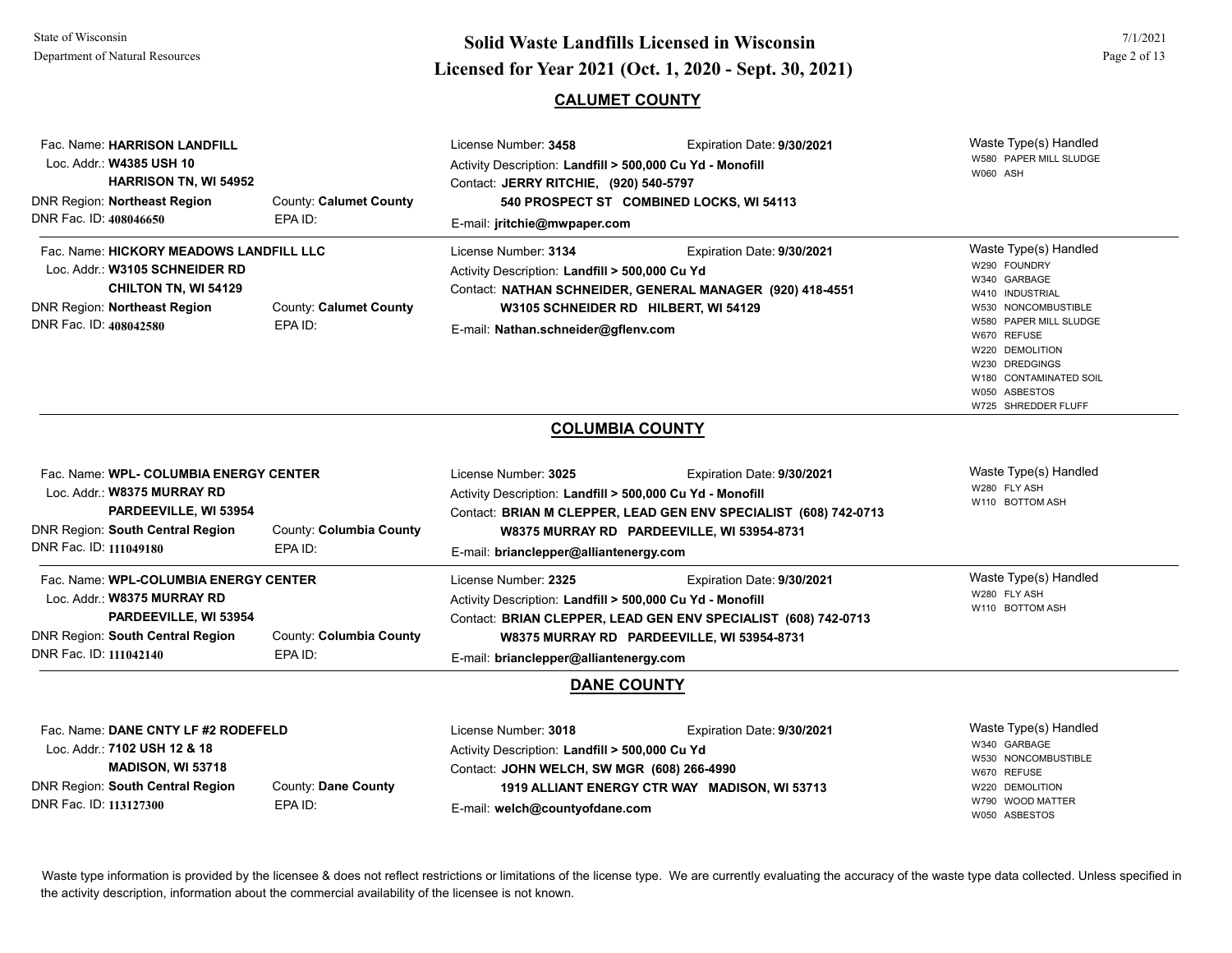## **Page 3 of 13**<br> **Licensed for Year 2021 (Oct. 1, 2020 - Sept. 30, 2021) Solid Waste Landfills Licensed in Wisconsin**

### **DANE COUNTY (Cont.)**

| Fac. Name: W M W I - MADISON PRAIRIE LF<br>Loc. Addr.: 6002 NELSON RD<br>SUN PRAIRIE, WI 53590<br>DNR Region: South Central Region<br>DNR Fac. ID: 113195280     | County: Dane County<br>EPA ID:       | License Number: 3318<br>Activity Description: Landfill > 500,000 Cu Yd<br>Contact: DANIEL LECLAIRE, ENVR ENGR (608) 837-9031<br>6002 NELSON RD SUN PRAIRIE, WI 53590<br>E-mail: dleclaire1@wm.com<br><b>DODGE COUNTY</b> | Expiration Date: 9/30/2021                                                                                                                       | Waste Type(s) Handled<br>W290 FOUNDRY<br>W310 FOUNDRY SAND<br>W220 DEMOLITION<br>W180 CONTAMINATED SOIL<br>W060 ASH<br>W160 COMMERCIAL                                                 |
|------------------------------------------------------------------------------------------------------------------------------------------------------------------|--------------------------------------|--------------------------------------------------------------------------------------------------------------------------------------------------------------------------------------------------------------------------|--------------------------------------------------------------------------------------------------------------------------------------------------|----------------------------------------------------------------------------------------------------------------------------------------------------------------------------------------|
| Fac. Name: GLACIER RIDGE LANDFILL LLC<br>Loc. Addr.: RAASCHS HILL RD<br><b>WILLIAMSTOWN TN, WI</b><br>DNR Region: South Central Region<br>DNR Fac. ID: 114063950 | County: Dodge County<br>EPA ID:      | License Number: 3068<br>Activity Description: Landfill > 500,000 Cu Yd<br>N7296 HWY V HORICON, WI 53032<br>E-mail: Ionn.walter@gflenv.com                                                                                | Expiration Date: 9/30/2021<br>Contact: LONN WALTER, GENERAL MANAGER (920) 948-7774                                                               | Waste Type(s) Handled<br>W340 GARBAGE<br>W530 NONCOMBUSTIBLE<br>W670 REFUSE<br>W220 DEMOLITION<br>W790 WOOD MATTER<br>W180 CONTAMINATED SOIL<br>W020 ANIMAL CARCASSES<br>W050 ASBESTOS |
|                                                                                                                                                                  |                                      | <b>DOUGLAS COUNTY</b>                                                                                                                                                                                                    |                                                                                                                                                  |                                                                                                                                                                                        |
| Fac. Name: SUPERIOR CTY MOCCASIN MIKE LF<br>Loc. Addr.: 15 MOCCASIN MIKE RD<br>SUPERIOR, WI 54880<br>DNR Region: Northern Region<br>DNR Fac. ID: 816041600       | County: Douglas County<br>EPA ID:    | License Number: 2627<br>Activity Description: Landfill > 500,000 Cu Yd<br>E-mail: mcnamarad@ci.superior.wi.us                                                                                                            | Expiration Date: 9/30/2021<br>Contact: DARIENNE MCNAMARA, ENVIR REGULATORY COORD (715) 395-7506<br>1316 NORTH 14TH ST STE 200 SUPERIOR, WI 54880 | Waste Type(s) Handled<br>W340 GARBAGE<br>W530 NONCOMBUSTIBLE<br>W670 REFUSE<br>W220 DEMOLITION<br>W790 WOOD MATTER<br>W050 ASBESTOS<br>W735 SLUDGE                                     |
|                                                                                                                                                                  |                                      | <b>EAU CLAIRE COUNTY</b>                                                                                                                                                                                                 |                                                                                                                                                  |                                                                                                                                                                                        |
| Fac. Name: SEVEN MILE CREEK LANDFILL LLC<br>Loc. Addr.: 8001 OLSON DR<br>EAU CLAIRE, WI 54703<br>DNR Region: West Central Region<br>DNR Fac. ID: 618045450       | County: Eau Claire County<br>EPA ID: | License Number: 3097<br>Activity Description: Landfill > 500,000 Cu Yd<br>8001 OLSON DRIVE EAU CLAIRE, WI 54703<br>E-mail: mark.vinall@gflenv.com                                                                        | Expiration Date: 9/30/2021<br>Contact: MARK W VINALL, GENERAL MANAGER (715) 215-1201                                                             | Waste Type(s) Handled<br>W280 FLY ASH<br>W310 FOUNDRY SAND<br>W340 GARBAGE<br>W530 NONCOMBUSTIBLE<br>W570 PAPER<br>W670 REFUSE<br>W220 DEMOLITION<br>W790 WOOD MATTER<br>W050 ASBESTOS |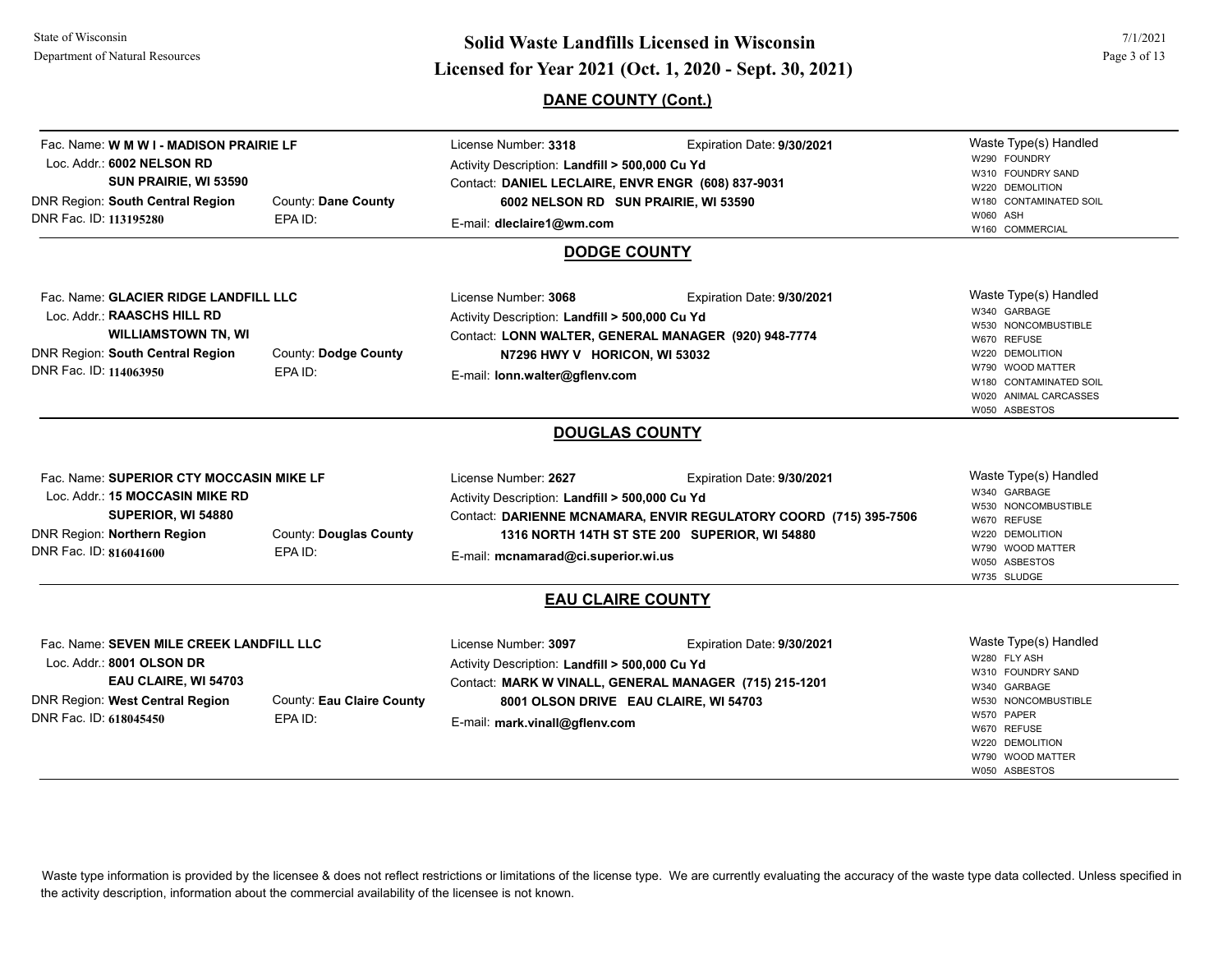## **Page 4 of 13**<br> **Licensed for Year 2021 (Oct. 1, 2020 - Sept. 30, 2021) Solid Waste Landfills Licensed in Wisconsin**

#### **GRANT COUNTY**

| Fac. Name: DAIRYLAND POWER COOP - CASSVILLE<br>Loc. Addr.: STH 133 |                           | License Number: 3122<br>Activity Description: Landfill 50,000-500,000 Cu Yd | Waste Type(s) Handled<br>W140 COAL ASH                                 |                                            |
|--------------------------------------------------------------------|---------------------------|-----------------------------------------------------------------------------|------------------------------------------------------------------------|--------------------------------------------|
| <b>CASSVILLE TN, WI</b>                                            |                           |                                                                             | Contact: BRIAN KALVELAGE, SOLID AND HAZAROUD WASTE SPEC (608) 787-1426 |                                            |
| <b>DNR Region: South Central Region</b>                            | County: Grant County      |                                                                             | PO BOX 817 3200 EAST AVE S LA CROSSE, WI 54602-0817                    |                                            |
| DNR Fac. ID: 122035980                                             | EPA ID:                   | E-mail: brian.kalvelage@dairylandpower.com                                  |                                                                        |                                            |
|                                                                    |                           | <b>GREEN LAKE COUNTY</b>                                                    |                                                                        |                                            |
| Fac. Name: WMWI - VALLEY TRAIL RECYCLING & DISPOSAL                |                           | License Number: 3066                                                        | Expiration Date: 9/30/2021                                             | Waste Type(s) Handled                      |
| Loc. Addr.: N9101 WILLARD RD                                       |                           | Activity Description: Landfill > 500,000 Cu Yd                              |                                                                        | W290 FOUNDRY<br>W340 GARBAGE               |
| <b>BERLIN TN, WI 54923</b>                                         |                           | Contact: KURT KIETZER, DISTRICT MGR (920) 361-4995                          |                                                                        | W530 NONCOMBUSTIBLE                        |
| <b>DNR Region: Northeast Region</b><br>DNR Fac. ID: 424005010      | County: Green Lake County | PO BOX 286 BERLIN, WI 54923                                                 |                                                                        | W580 PAPER MILL SLUDGE<br>W670 REFUSE      |
|                                                                    | EPA ID:                   | E-mail: kkietzer@wm.com                                                     |                                                                        | W220 DEMOLITION                            |
|                                                                    |                           |                                                                             |                                                                        | W790 WOOD MATTER<br>W180 CONTAMINATED SOIL |
|                                                                    |                           |                                                                             |                                                                        | W050 ASBESTOS                              |
|                                                                    |                           |                                                                             |                                                                        | W140 COAL ASH                              |
|                                                                    |                           | <b>JEFFERSON COUNTY</b>                                                     |                                                                        |                                            |
| Fac. Name: DEER TRACK PARK LANDFILL                                |                           | License Number: 3230                                                        | Expiration Date: 9/30/2021                                             | Waste Type(s) Handled                      |
| Loc. Addr.: N6756 WALDMAN LN                                       |                           | Activity Description: Landfill > 500,000 Cu Yd                              |                                                                        | W310 FOUNDRY SAND<br>W340 GARBAGE          |
| <b>FARMINGTON, WI 53094</b>                                        |                           | Contact: JOE HACKBARTH, SITE MANAGER (920) 370-2082                         |                                                                        | W670 REFUSE                                |
| <b>DNR Region: South Central Region</b>                            | County: Jefferson County  | N6756 WALDMANN LN WATERTOWN, WI 53094                                       |                                                                        | W220 DEMOLITION<br>W180 CONTAMINATED SOIL  |
| DNR Fac. ID: 128062550                                             | EPA ID: WIR000170464      | E-mail: jhackbar@wm.com                                                     |                                                                        | W050 ASBESTOS                              |
|                                                                    |                           | <b>KENOSHA COUNTY</b>                                                       |                                                                        |                                            |
| Fac. Name: WEPCO PLEASANT PRAIRIE LF                               |                           | License Number: 2786                                                        | Expiration Date: 9/30/2021                                             | Waste Type(s) Handled                      |
| Loc. Addr.: E 1/2 OF SEC9 T1N R22E                                 |                           | Activity Description: Landfill > 500,000 Cu Yd - Monofill                   |                                                                        | W530 NONCOMBUSTIBLE<br>W100 BOILER ASH     |
| PLEASANT PRAIRIE TN, WI 53158                                      |                           | Contact: ERIC KOVATCH, PG/FACILITY MGR (414) 221-2457                       |                                                                        | W140 COAL ASH                              |
| <b>DNR Region: Southeast Region</b>                                | County: Kenosha County    |                                                                             | 333 W EVERETT ST MILWAUKEE, WI 53203                                   |                                            |
| DNR Fac. ID: 230056310                                             | EPA ID:                   | E-mail: eric.kovatch@wecenergygroup.com                                     |                                                                        |                                            |
| Fac. Name: WMWI - PHEASANT RUN RECYCLING & DISPOSAL                |                           | License Number: 3765                                                        | Expiration Date: 9/30/2021                                             | Waste Type(s) Handled                      |
| Loc. Addr.: 19414 60TH ST                                          |                           | Activity Description: Landfill > 500,000 Cu Yd                              |                                                                        | W340 GARBAGE<br>W670 REFUSE                |
| <b>PARIS TN, WI 53104</b>                                          |                           |                                                                             | Contact: MICHAEL BUXBAUM, DISTRICT MGR (262) 857-7956                  | W050 ASBESTOS                              |
| <b>DNR Region: Southeast Region</b>                                | County: Kenosha County    | 19414 60TH ST BRISTOL, WI 53104                                             |                                                                        |                                            |
| DNR Fac. ID: 230069730                                             | EPA ID: WID980610257      | E-mail: mbuxbaum@wm.com                                                     |                                                                        |                                            |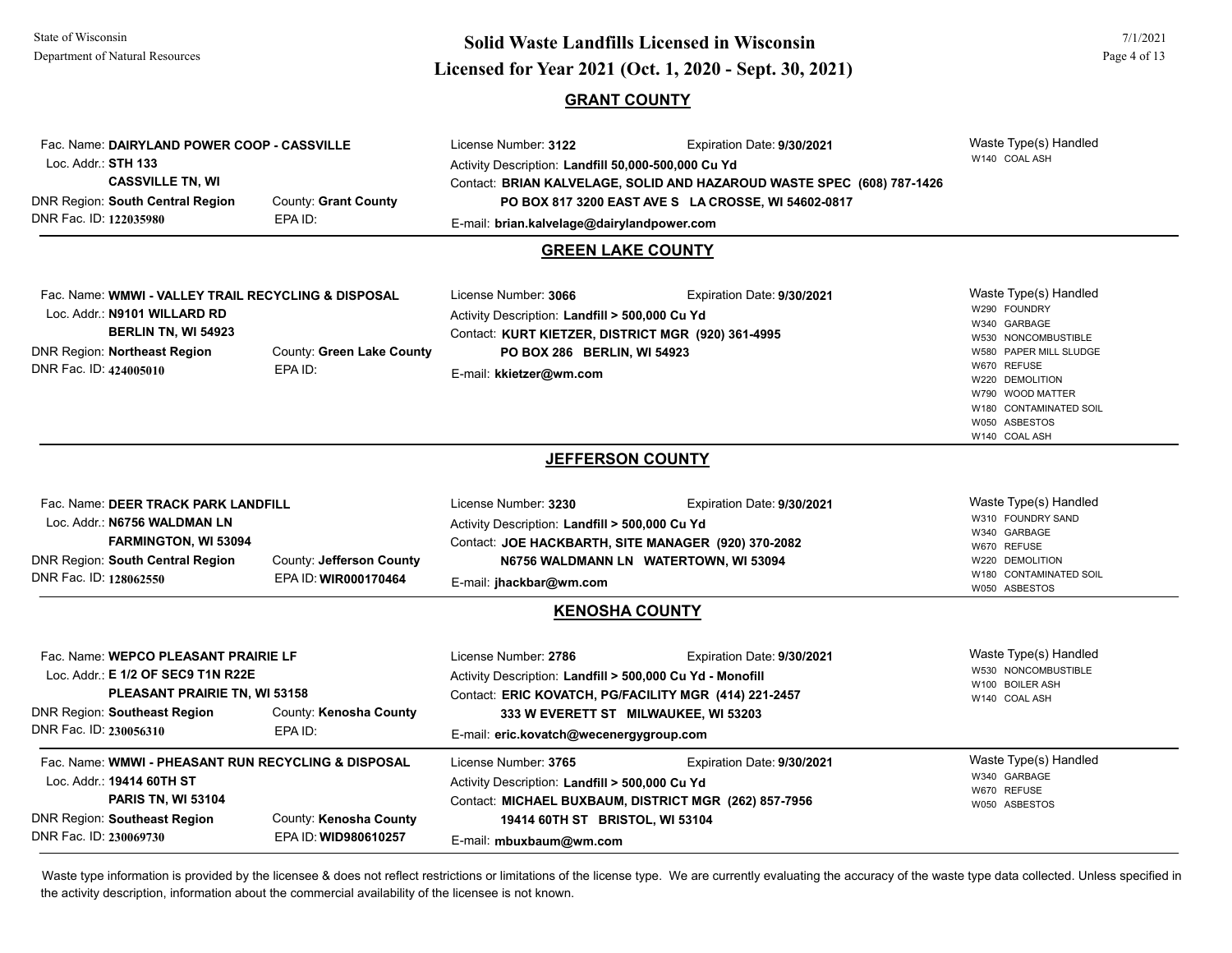# **Page 5 of 13**<br> **Licensed for Year 2021 (Oct. 1, 2020 - Sept. 30, 2021) Solid Waste Landfills Licensed in Wisconsin**

#### **LA CROSSE COUNTY**

| Fac. Name: LA CROSSE CNTY LF MSW & ASH MONOFILL<br>Loc. Addr.: 3200 BERLIN RD<br>LA CROSSE, WI 54601<br>DNR Region: West Central Region<br>DNR Fac. ID: 632063630     | County: La Crosse County<br>EPA ID:      | License Number: 3253<br>Activity Description: Landfill > 500,000 Cu Yd<br>Contact: JADD STILWELL, SW DIRECTOR (608) 498-7201<br>3200 BERLIN DR LA CROSSE, WI 54601<br>E-mail: stilwell.jadd@co.la-crosse.wi.us    | Expiration Date: 9/30/2021                                                    | Waste Type(s) Handled<br>W290 FOUNDRY<br>W340 GARBAGE<br>W400 INCINERATOR ASH<br>W410 INDUSTRIAL<br>W530 NONCOMBUSTIBLE<br>W670 REFUSE<br>W220 DEMOLITION<br>W790 WOOD MATTER<br>W800 YARD<br>W180 CONTAMINATED SOIL<br>W050 ASBESTOS<br>W060 ASH<br>W160 COMMERCIAL<br>W533 NON HAZARDOUS WASTE<br>W115 BUILDING MATERIAL |
|-----------------------------------------------------------------------------------------------------------------------------------------------------------------------|------------------------------------------|-------------------------------------------------------------------------------------------------------------------------------------------------------------------------------------------------------------------|-------------------------------------------------------------------------------|----------------------------------------------------------------------------------------------------------------------------------------------------------------------------------------------------------------------------------------------------------------------------------------------------------------------------|
|                                                                                                                                                                       |                                          | <b>LINCOLN COUNTY</b>                                                                                                                                                                                             |                                                                               |                                                                                                                                                                                                                                                                                                                            |
| Fac. Name: LINCOLN CNTY SANITARY LF<br>Loc. Addr.: N4750 LANDFILL LN<br>MERRILL, WI 54452<br><b>DNR Region: Northern Region</b><br>DNR Fac. ID: 735051460             | <b>County: Lincoln County</b><br>EPA ID: | License Number: 3141<br>Activity Description: Landfill > 500,000 Cu Yd<br>Contact: DAN MILLER, MANAGER (715) 536-9636<br>E-mail: dmiller@co.lincoln.wi.us                                                         | Expiration Date: 9/30/2021<br>801 N SALES ST SUITE 201 MERRILL, WI 54452-1632 | Waste Type(s) Handled<br>W340 GARBAGE<br>W410 INDUSTRIAL<br>W530 NONCOMBUSTIBLE<br>W670 REFUSE<br>W220 DEMOLITION<br>W790 WOOD MATTER<br>W050 ASBESTOS<br>W160 COMMERCIAL                                                                                                                                                  |
| Fac. Name: PACKAGING CORP OF AMERICA - TOMAHAWK LF<br>Loc. Addr.: N9090 CTH E<br><b>BRADLEY TN, WI 54487</b><br>DNR Region: Northern Region<br>DNR Fac. ID: 735050580 | <b>County: Lincoln County</b><br>EPA ID: | License Number: 3114<br>Activity Description: Landfill > 500,000 Cu Yd - Monofill<br>Contact: KRISTY NEUMANN, ENV MGR (715) 453-2131 x238<br>N9090 CTH E TOMAHAWK, WI 54487<br>E-mail: kneumann@packagingcorp.com | Expiration Date: 9/30/2021                                                    | Waste Type(s) Handled<br>W280 FLY ASH<br>W570 PAPER<br>W580 PAPER MILL SLUDGE<br>W670 REFUSE<br>W220 DEMOLITION<br>W790 WOOD MATTER<br>W050 ASBESTOS<br>W070 BARK/BRUSH                                                                                                                                                    |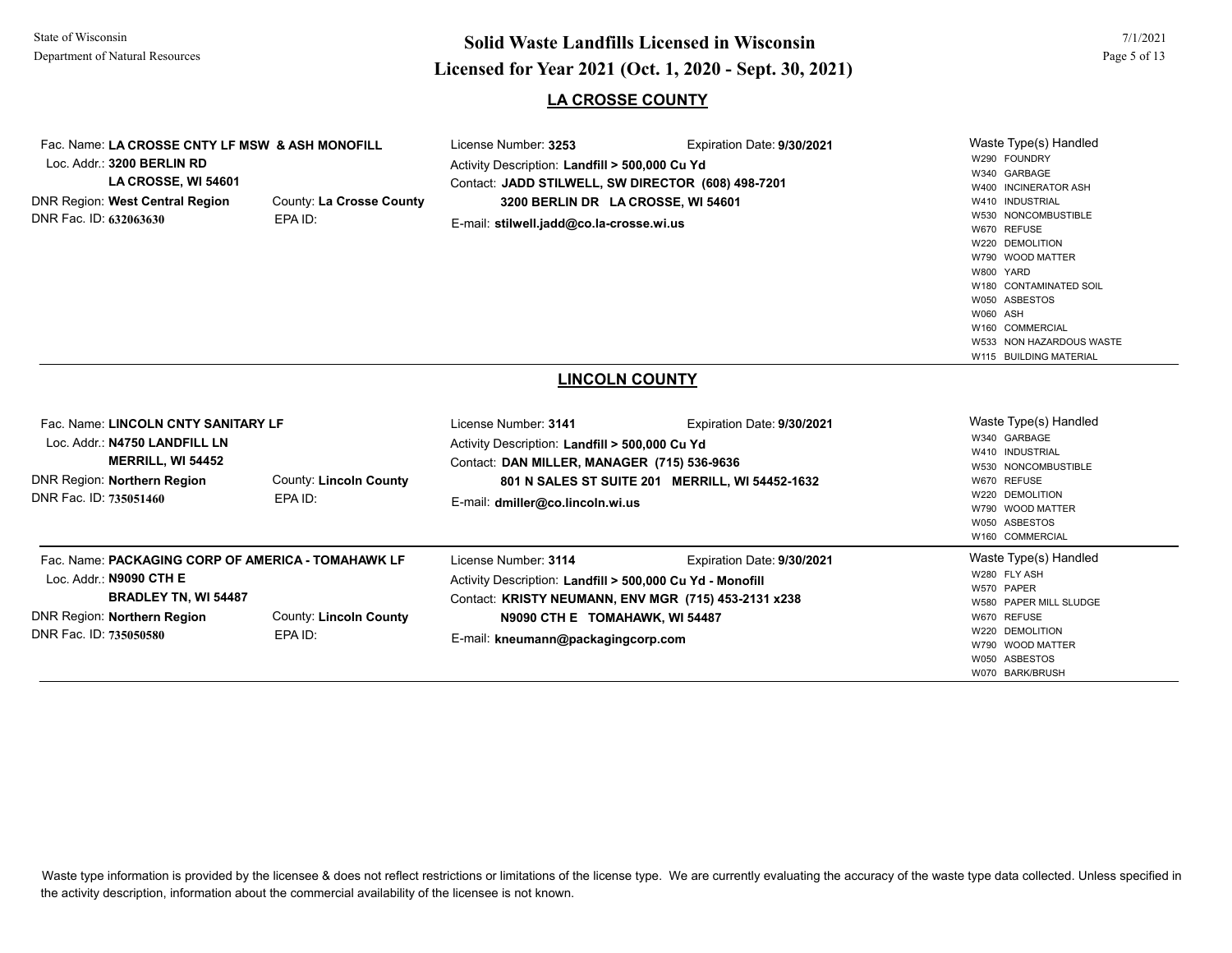## **Licensed for Year 2021 (Oct. 1, 2020 - Sept. 30, 2021) Solid Waste Landfills Licensed in Wisconsin**

#### **MANITOWOC COUNTY**

| Fac. Name: WMWI - RIDGEVIEW RECYCLING & DISPOSAL - SOUTH<br>Loc. Addr.: HEMPTON LAKE RD<br>FRANKLIN TN, WI 53427<br><b>DNR Region: Northeast Region</b><br>DNR Fac. ID: 436003260 | County: Manitowoc County<br>EPA ID: | License Number: 4292<br>Expiration Date: 9/30/2021<br>Activity Description: Landfill > 500,000 Cu Yd<br>Contact: RAYMOND SEEGERS, ENV ENGINEER (920) 796-6007<br>6207 HEMPTON LAKE RD WHITELAW, WI 54247-0227<br>E-mail: rseegers@wm.com                | Waste Type(s) Handled<br>W290 FOUNDRY<br>W340 GARBAGE<br>W530 NONCOMBUSTIBLE<br>W670 REFUSE<br>W220 DEMOLITION<br>W230 DREDGINGS<br>W790 WOOD MATTER<br><b>W060 ASH</b><br>W533 NON HAZARDOUS WASTE<br>W735 SLUDGE              |
|-----------------------------------------------------------------------------------------------------------------------------------------------------------------------------------|-------------------------------------|---------------------------------------------------------------------------------------------------------------------------------------------------------------------------------------------------------------------------------------------------------|---------------------------------------------------------------------------------------------------------------------------------------------------------------------------------------------------------------------------------|
|                                                                                                                                                                                   |                                     | <b>MARATHON COUNTY</b>                                                                                                                                                                                                                                  |                                                                                                                                                                                                                                 |
| Fac. Name: AHLSTROM-MUNKSJÖ MOSINEE LLC<br>Loc. Addr.: 100 MAIN ST<br><b>MOSINEE, WI</b><br>DNR Region: West Central Region<br>DNR Fac. ID: 737056650                             | County: Marathon County<br>EPA ID:  | License Number: 2806<br>Expiration Date: 9/30/2021<br>Activity Description: Landfill 50,000-500,000 Cu Yd<br>Contact: ANDY CYCHOSZ, ENVIRONMENTAL ENGINEER (715) 692-3330<br>100 MAIN ST MOSINEE, WI 54455<br>E-mail: Andy.Cychosz@ahlstrom-munksjo.com | Waste Type(s) Handled<br>W580 PAPER MILL SLUDGE<br>W050 ASBESTOS<br>W060 ASH<br>W070 BARK/BRUSH                                                                                                                                 |
|                                                                                                                                                                                   |                                     | License Number: 4610<br>Expiration Date: 9/30/2021<br>Activity Description: Landfill > 500,000 Cu Yd - Monofill<br>Contact: ANDY CYCHOSZ, ENVIR ENGINEER (715) 692-3330<br>100 MAIN ST MOSINEE, WI 54455<br>E-mail: Andy.Cychosz@ahlstrom-munksjo.com   | Waste Type(s) Handled<br>W280 FLY ASH<br>W530 NONCOMBUSTIBLE<br>W670 REFUSE<br>W050 ASBESTOS<br>W070 BARK/BRUSH<br>W735 SLUDGE<br>W478 LIME SLUDGE                                                                              |
| Fac. Name: MARATHON CNTY AREA B LF<br>Loc. Addr.: 172900 STH 29<br><b>RINGLE, WI 54471</b><br><b>DNR Region: West Central Region</b><br>DNR Fac. ID: 737092730                    | County: Marathon County<br>EPA ID:  | License Number: 3338<br>Expiration Date: 9/30/2021<br>Activity Description: Landfill > 500,000 Cu Yd<br>Contact: MELEESA JOHNSON, DIR (715) 446-3101 x104<br>172900 STH 29 RINGLE, WI 54471-9762<br>E-mail: meleesa.johnson@co.marathon.wi.us           | Waste Type(s) Handled<br>W310 FOUNDRY SAND<br>W340 GARBAGE<br>W530 NONCOMBUSTIBLE<br>W580 PAPER MILL SLUDGE<br>W670 REFUSE<br>W220 DEMOLITION<br>W790 WOOD MATTER<br>W180 CONTAMINATED SOIL<br>W050 ASBESTOS<br>W070 BARK/BRUSH |
| Fac. Name: MARATHON CNTY BLUE BIRD RIDGE RDF<br>Loc. Addr.: 172900 STH 29<br>RINGLE, WI 54471--976<br><b>DNR Region: West Central Region</b><br>DNR Fac. ID: 337005680            | County: Marathon County<br>EPA ID:  | License Number: 4228<br>Expiration Date: 9/30/2021<br>Activity Description: Landfill > 500,000 Cu Yd<br>Contact: MELEESA JOHNSON, DIR (715) 446-3101 x104<br>172900 STH 29 RINGLE, WI 54471-9754<br>E-mail: meleesa.johnson@co.marathon.wi.us           | Waste Type(s) Handled<br>W340 GARBAGE<br>W580 PAPER MILL SLUDGE<br>W670 REFUSE<br>W220 DEMOLITION                                                                                                                               |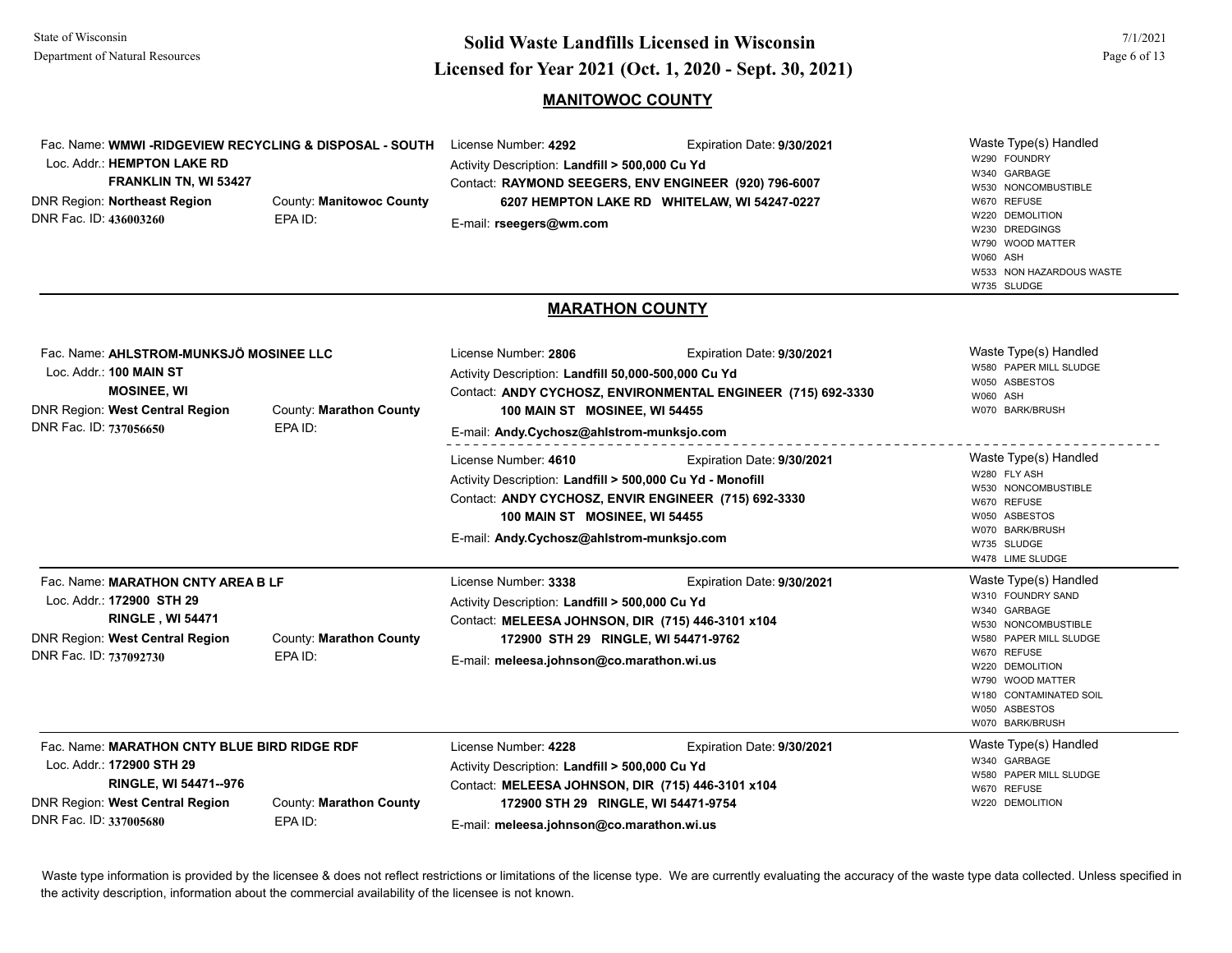## **Licensed for Year 2021 (Oct. 1, 2020 - Sept. 30, 2021) Solid Waste Landfills Licensed in Wisconsin**

#### **MARATHON COUNTY (Cont.)**

Waste Type(s) Handled W280 FLY ASH W110 BOTTOM ASH Fac. Name: **WIS PUBLIC SERV CORP WESTON ASH DISP SITE #3**Loc. Addr.: **1104 BALSAM RDKNOWLTON TN, WI 54307** DNR Region: **West Central Region** DNR Fac. ID: **737054120**County: **Marathon County** EPA ID:License Number: **3067** Expiration Date: **9/30/2021**  Activity Description: **Landfill > 500,000 Cu Yd - Monofill** Contact: **BOB MEIDL, PRINCIPAL ENGINEER (414) 221-2249** E-mail: **bob.meidl@wecenergygroup.com 333 W EVERETT ST MILWAUKEE, WI 53203 MARINETTE COUNTY**Waste Type(s) Handled W340 GARBAGE W530 NONCOMBUSTIBLE W670 REFUSE W220 DEMOLITION W790 WOOD MATTER W050 ASBESTOSW060 ASHFac. Name: **MAR-OCO LF**Loc. Addr.: **N7785 SHAFFER RDSTEPHENSON TN, WI 54143** DNR Region: **Northeast Region** DNR Fac. ID: **438080940**County: **Marinette County** EPA ID:License Number: **3095** Expiration Date: **9/30/2021**  Activity Description: **Landfill > 500,000 Cu Yd** Contact: **PAUL KLOSE, FACILITY MGR (715) 923-3082** E-mail: **pklose@marinettecounty.com 1926 HALL AVE MARINETTE, WI 54143-1717 MILWAUKEE COUNTY** Waste Type(s) Handled W340 GARBAGE W530 NONCOMBUSTIBLE W670 REFUSE W220 DEMOLITION W790 WOOD MATTER W180 CONTAMINATED SOIL W050 ASBESTOSFac. Name: **WMWI - METRO RECYCLING & DISPOSAL**Loc. Addr.: **10712 S 124TH STFRANKLIN, WI 53132** DNR Region: **Southeast Region** DNR Fac. ID: **241168620**County: **Milwaukee County** EPA ID: **WID098547854**License Number: **1099** Expiration Date: **9/30/2021**  Activity Description: **Landfill > 500,000 Cu Yd** Contact: **TRAVIS THORSON (414) 409-2966** E-mail: **TTHORSON@WM.COM 10712 S 124TH ST FRANKLIN, WI 53132** Waste Type(s) Handled W340 GARBAGE W530 NONCOMBUSTIBLE W670 REFUSE W220 DEMOLITION License Number: **4579** Expiration Date: **9/30/2021**  Activity Description: **Landfill > 500,000 Cu Yd** Contact: **TRAVIS THORSON (414) 409-2966** E-mail: **TTHORSON@WM.COM 10712 S 124TH ST FRANKLIN, WI 53132 MONROE COUNTY**Waste Type(s) Handled W340 GARBAGE W530 NONCOMBUSTIBLE W670 REFUSE W220 DEMOLITION W790 WOOD MATTER Fac. Name: **MONROE CNTY RIDGEVILLE II SAN LF**Loc. Addr.: **20890 JUNCO RDRIDGEVILLE TN, WI**  DNR Region: **West Central Region** DNR Fac. ID: **642057020**County: **Monroe County** EPA ID:License Number: **3660** Expiration Date: **9/30/2021**  Activity Description: **Landfill > 500,000 Cu Yd** Contact: **DAVID HESER, SW MGR (608) 269-8783** E-mail: **david.heser@co.monroe.wi.us 20448 JUNCO RD NORWALK, WI 54648**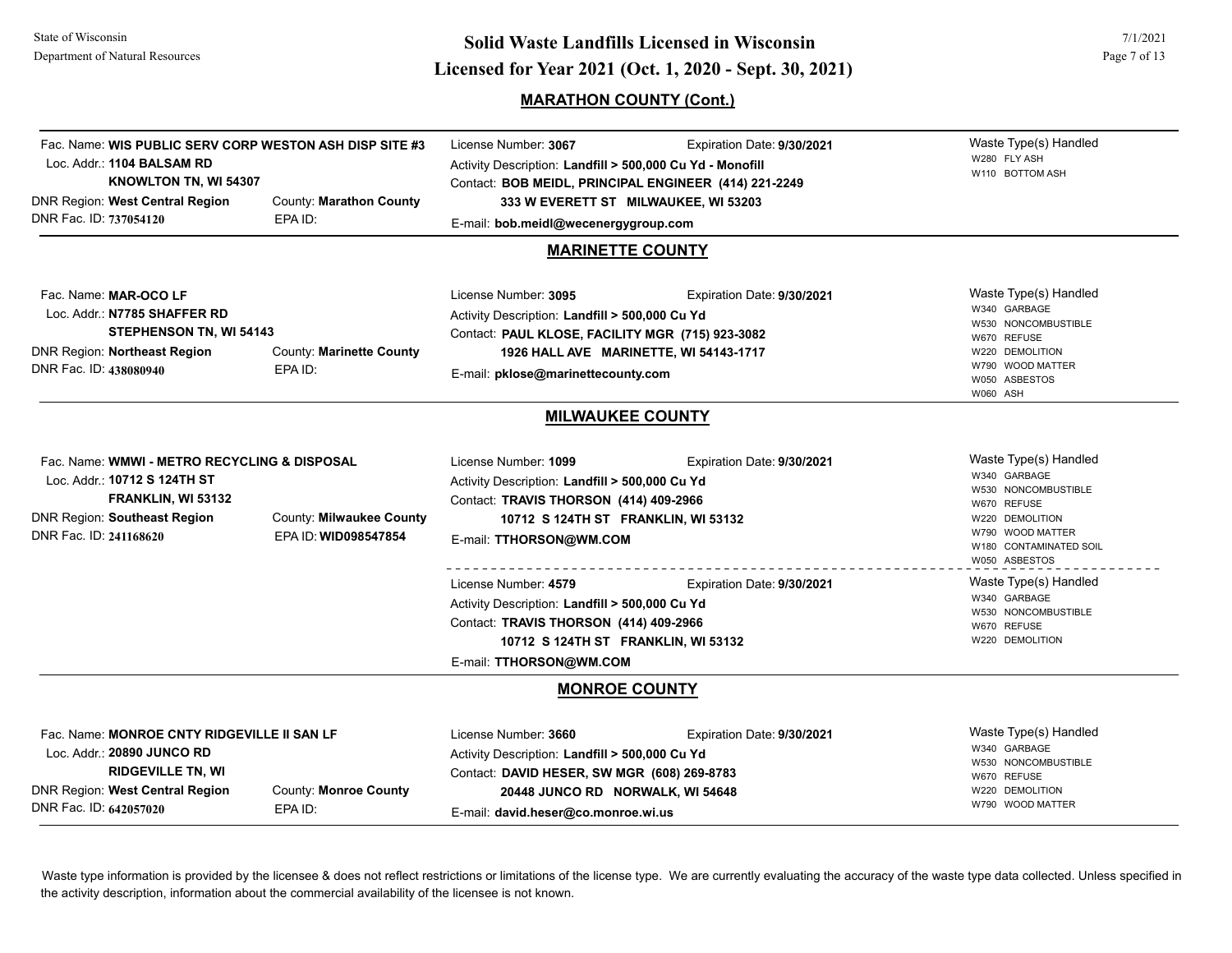## **Page 8 of 13**<br> **Licensed for Year 2021 (Oct. 1, 2020 - Sept. 30, 2021) Solid Waste Landfills Licensed in Wisconsin**

#### **OUTAGAMIE COUNTY**

| Fac. Name: LOKI FIONTAR LLC<br>Loc. Addr.: W OF PARK ST S OF PROSPECT ST<br><b>COMBINED LOCKS, WI 54113</b><br><b>DNR Region: Northeast Region</b><br>DNR Fac. ID: 445024580 | County: Outagamie County<br>EPA ID: | License Number: 3036<br>Expiration Date: 9/30/2021<br>Activity Description: Landfill 50,000-500,000 Cu Yd<br>Contact: DANIEL J BURNS III, MEMBER (414) 881-0003<br>N105W7585 CHATHAM ST CEDARBURG, WI 53012<br>E-mail: djburns@drakecg.com                      | Waste Type(s) Handled<br>W060 ASH<br>W735 SLUDGE                                                                                                                                                                                                    |
|------------------------------------------------------------------------------------------------------------------------------------------------------------------------------|-------------------------------------|-----------------------------------------------------------------------------------------------------------------------------------------------------------------------------------------------------------------------------------------------------------------|-----------------------------------------------------------------------------------------------------------------------------------------------------------------------------------------------------------------------------------------------------|
| Fac. Name: OUTAGAMIE CNTY NE LF (AREA 6)<br>Loc. Addr.: US HWY 41 & HOLLAND RD<br>LITTLE CHUTE, WI<br><b>DNR Region: Northeast Region</b><br>DNR Fac. ID: 445089370          | County: Outagamie County<br>EPA ID: | License Number: 3235<br>Expiration Date: 9/30/2021<br>Activity Description: Landfill > 500,000 Cu Yd<br>Contact: BRIAN VAN STRATEN, SW DIR (920) 832-1521<br>1419 HOLLAND RD APPLETON, WI 54915<br>E-mail: Brian.Vanstraten@outagamie.org                       | Waste Type(s) Handled<br>W310 FOUNDRY SAND<br>W340 GARBAGE<br>W350 GLASS<br>W530 NONCOMBUSTIBLE<br>W580 PAPER MILL SLUDGE<br>W670 REFUSE<br>W220 DEMOLITION<br>W790 WOOD MATTER<br>W180 CONTAMINATED SOIL<br>W100 BOILER ASH<br>W725 SHREDDER FLUFF |
| Fac. Name: RED HILLS LANDFILL - PHASES 5 & 6<br>Loc. Addr.: 1701 CTH Z<br>KAUKAUNA CTY, WI 54130<br>DNR Region: Northeast Region<br>DNR Fac. ID: 445093440                   | County: Outagamie County<br>EPA ID: | License Number: 3251<br>Expiration Date: 9/30/2021<br>Activity Description: Landfill > 500,000 Cu Yd - Monofill<br>Contact: MARK NESSMANN, ENVIRONMENTAL MGR (920) 766-8235<br>600 THILMANY RD KAUKAUNA, WI 54130<br>E-mail: mark.nessmann@ahlstrom-munksjo.com | Waste Type(s) Handled<br>W280 FLY ASH<br>W500 MILL SLUDGE<br>W530 NONCOMBUSTIBLE<br>W580 PAPER MILL SLUDGE<br>W790 WOOD MATTER<br>W060 ASH<br>W070 BARK/BRUSH<br>W100 BOILER ASH<br>W110 BOTTOM ASH<br>W140 COAL ASH                                |
|                                                                                                                                                                              |                                     | <b>PORTAGE COUNTY</b>                                                                                                                                                                                                                                           |                                                                                                                                                                                                                                                     |

| Fac. Name: WATER RENEWAL CENTER LANDFILL |                        | License Number: 1686                                      | Expiration Date: 9/30/2021                  | Waste Type(s) Handled                |
|------------------------------------------|------------------------|-----------------------------------------------------------|---------------------------------------------|--------------------------------------|
| Loc. Addr.: 2690 W RIVER DR              |                        | Activity Description: Landfill > 500,000 Cu Yd - Monofill |                                             | W280 FLY ASH                         |
| <b>STEVENS POINT, WI 54481</b>           |                        | Contact: JACOB RANDALL GREELEY, ENV SUP (715) 345-8017    |                                             | W570 PAPER<br>W580 PAPER MILL SLUDGE |
| DNR Region: West Central Region          | County: Portage County |                                                           | 707 ARLINGTON PLACE STEVENS POINT, WI 54481 | W790 WOOD MATTER                     |
| DNR Fac. ID: 750031480                   | EPA ID:                | E-mail: jacob.randallgreeley@pixelle.com                  |                                             | W110 BOTTOM ASH                      |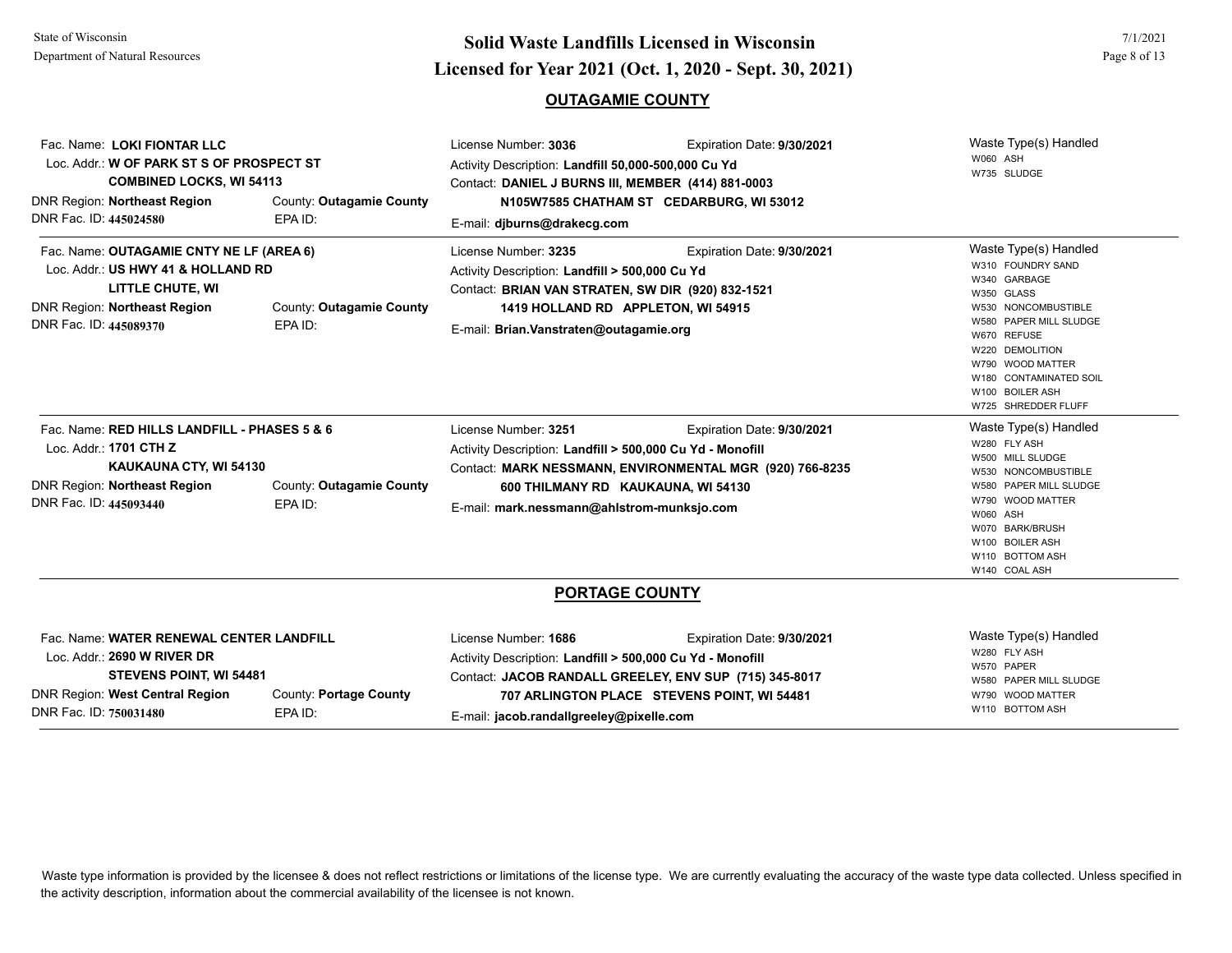# **Page 9 of 13**<br> **Licensed for Year 2021 (Oct. 1, 2020 - Sept. 30, 2021) Solid Waste Landfills Licensed in Wisconsin**

### **RACINE COUNTY**

| Fac. Name: KESTREL HAWK LF<br>Loc. Addr.: 1969 OAKES RD<br><b>RACINE, WI 53406</b><br><b>DNR Region: Southeast Region</b><br>County: Racine County<br>DNR Fac. ID: 252076990<br>EPA ID: WID076171008              | License Number: 572<br>Expiration Date: 9/30/2021<br>Activity Description: Landfill > 500,000 Cu Yd<br>Contact: MICHAEL WILLIAMS, DIVISION MGR (262) 884-7081<br>1969 OAKES RD RACINE, WI 53406<br>E-mail: mwilliams2@republicservices.com               | Waste Type(s) Handled<br>W310 FOUNDRY SAND<br>W340 GARBAGE<br>W530 NONCOMBUSTIBLE<br>W670 REFUSE<br>W220 DEMOLITION<br>W790 WOOD MATTER<br>W180 CONTAMINATED SOIL<br>W050 ASBESTOS |
|-------------------------------------------------------------------------------------------------------------------------------------------------------------------------------------------------------------------|----------------------------------------------------------------------------------------------------------------------------------------------------------------------------------------------------------------------------------------------------------|------------------------------------------------------------------------------------------------------------------------------------------------------------------------------------|
| Fac. Name: WEPCO CALEDONIA LF<br>Loc. Addr.: 8719 DOUGLAS AVE<br><b>CALEDONIA TN, WI 53108</b><br><b>DNR Region: Southeast Region</b><br>County: Racine County<br>DNR Fac. ID: 252108450<br>EPA ID:               | License Number: 3232<br>Expiration Date: 9/30/2021<br>Activity Description: Landfill > 500,000 Cu Yd - Monofill<br>Contact: BOB MEIDL, PRINCIPAL ENGINEER (414) 221-2249<br>333 W EVERETT ST MILWAUKEE, WI 53203<br>E-mail: bob.meidl@wecenergygroup.com | Waste Type(s) Handled<br>W530 NONCOMBUSTIBLE<br>W100 BOILER ASH<br>W140 COAL ASH                                                                                                   |
|                                                                                                                                                                                                                   | <b>ROCK COUNTY</b>                                                                                                                                                                                                                                       |                                                                                                                                                                                    |
| Fac. Name: JANESVILLE CTY LF (NEW)<br>Loc. Addr.: 225 BLACK BRIDGE RD<br>JANESVILLE, WI 53545<br><b>DNR Region: South Central Region</b><br>County: Rock County<br>DNR Fac. ID: 354000350<br>EPA ID:              | License Number: 3939<br>Expiration Date: 9/30/2021<br>Activity Description: Landfill > 500,000 Cu Yd<br>Contact: MANDY BONNEVILLE, SW MGR (608) 755-3110<br>PO BOX 5005 JANESVILLE, WI 53547-5005<br>E-mail: bonnevillem@ci.janesville.wi.us             | Waste Type(s) Handled<br>W340 GARBAGE<br>W530 NONCOMBUSTIBLE<br>W670 REFUSE<br>W220 DEMOLITION<br>W180 CONTAMINATED SOIL<br>W050 ASBESTOS<br>W725 SHREDDER FLUFF                   |
|                                                                                                                                                                                                                   | <b>RUSK COUNTY</b>                                                                                                                                                                                                                                       |                                                                                                                                                                                    |
| Fac. Name: WMWI-TIMBERLINE TRAIL RECYCLING & DISPOSAL<br>Loc. Addr.: N4581 HUTCHINSON RD<br>STUBBS TN, WI 54819<br><b>DNR Region: Northern Region</b><br>County: Rusk County<br>DNR Fac. ID: 855040230<br>EPA ID: | License Number: 3455<br>Expiration Date: 9/30/2021<br>Activity Description: Landfill > 500,000 Cu Yd<br>Contact: DANIEL LECLAIRE, ENV ENGINEER (608) 837-9031<br>6002 NELSON RD SUN PRAIRIE, WI 53590<br>E-mail: dleclaire1@wm.com                       | Waste Type(s) Handled<br>W290 FOUNDRY<br>W340 GARBAGE<br>W580 PAPER MILL SLUDGE<br>W670 REFUSE<br>W220 DEMOLITION<br>W050 ASBESTOS<br>W140 COAL ASH<br>W533 NON HAZARDOUS WASTE    |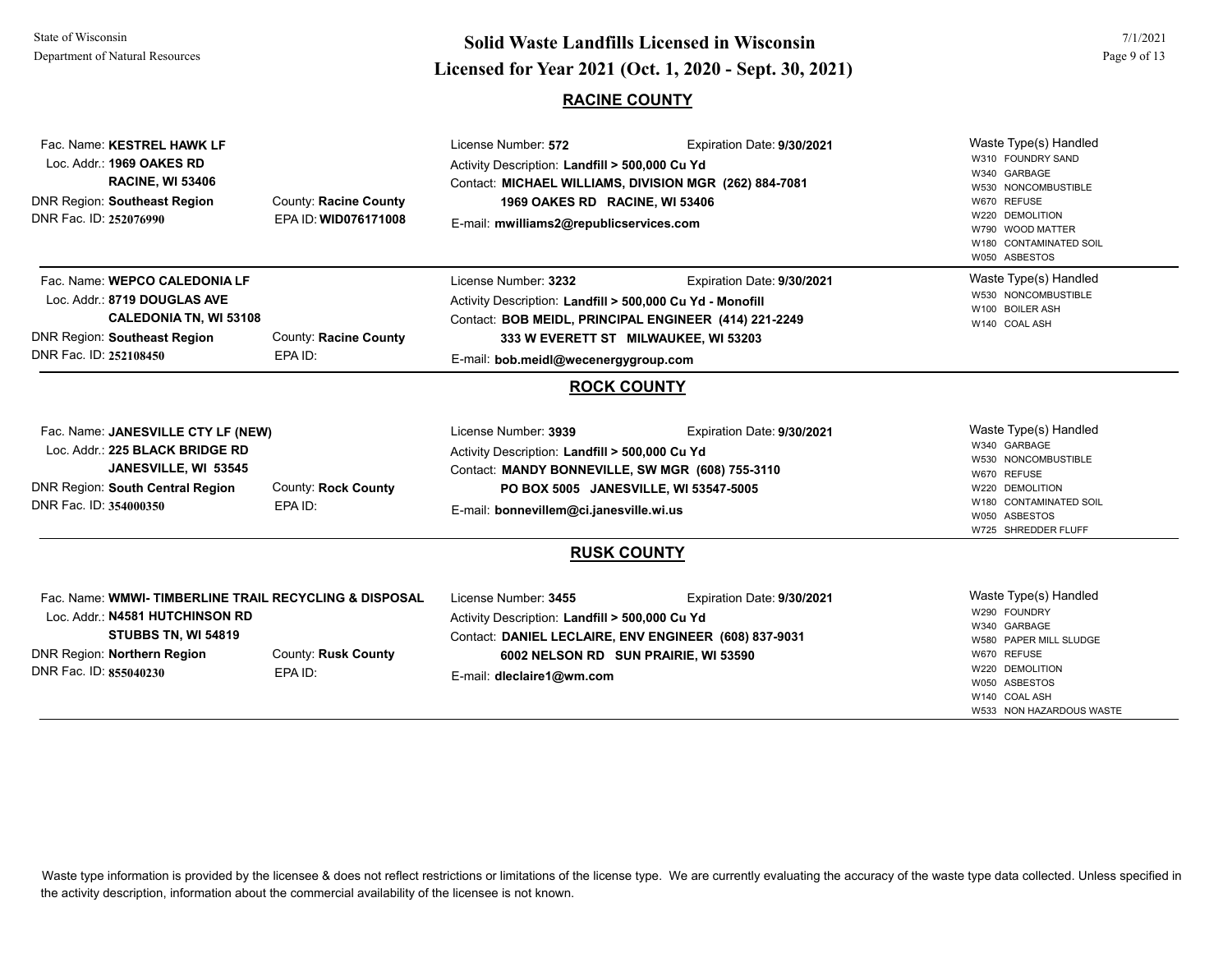### **Page 10 of 13**<br>**Licensed for Year 2021 (Oct. 1, 2020 - Sept. 30, 2021) Solid Waste Landfills Licensed in Wisconsin SAUK COUNTY**

| Fac. Name: GREDE LLC - REEDSBURG<br>Loc. Addr.: 700 ASH ST<br>REEDSBURG, WI 53959<br>DNR Region: South Central Region<br>DNR Fac. ID: 157050850                                | County: Sauk County<br>EPA ID:                | License Number: 2974<br>Activity Description: Landfill > 500,000 Cu Yd - Monofill<br>Contact: JASON GENORD, LANDFILL MANAGER (608) 415-6702<br>700 ASH ST REEDSBURG, WI 53959<br>E-mail: jason.genord@grede.com<br><b>SHAWANO COUNTY</b> | Expiration Date: 9/30/2021 | Waste Type(s) Handled<br>W290 FOUNDRY<br>W310 FOUNDRY SAND                                                                |
|--------------------------------------------------------------------------------------------------------------------------------------------------------------------------------|-----------------------------------------------|------------------------------------------------------------------------------------------------------------------------------------------------------------------------------------------------------------------------------------------|----------------------------|---------------------------------------------------------------------------------------------------------------------------|
| Fac. Name: SHAWANO CTY PHASE 2 LF<br>Loc. Addr.: 1099 RUSCH RD<br>SHAWANO, WI 54166<br>DNR Region: Northeast Region<br>DNR Fac. ID: 459073340                                  | County: Shawano County<br>EPA ID:             | License Number: 3069<br>Activity Description: Landfill > 500,000 Cu Yd<br>Contact: SCOTT KROENING, PUBLIC WORKS DIRECTOR (715) 526-3512<br>2905 E RICHMOND ST SHAWANO, WI 54166<br>E-mail: skroening@cityofshawano.com                   | Expiration Date: 9/30/2021 | Waste Type(s) Handled<br>W310 FOUNDRY SAND<br>W340 GARBAGE<br>W530 NONCOMBUSTIBLE<br>W670 REFUSE<br>W020 ANIMAL CARCASSES |
|                                                                                                                                                                                |                                               | <b>SHEBOYGAN COUNTY</b>                                                                                                                                                                                                                  |                            |                                                                                                                           |
| Fac. Name: KOHLER CO LF<br>Loc. Addr.: CTH PP<br>KOHLER VIL, WI 53044<br>DNR Region: Southeast Region<br>DNR Fac. ID: 460015380                                                | County: Sheboygan County<br>EPA ID:           | License Number: 1508<br>Activity Description: Landfill > 500,000 Cu Yd - Monofill<br>Contact: JASON NALL, SR EHS SPEC- WATER & LF (920) 457-4441<br>444 HIGHLAND DRIVE KOHLER, WI 53044<br>E-mail: jason.nall@kohler.com                 | Expiration Date: 9/30/2021 | Waste Type(s) Handled<br>W280 FLY ASH<br>W310 FOUNDRY SAND<br>W530 NONCOMBUSTIBLE                                         |
| Fac. Name: WPL - EDGEWATER GENERATING STATION<br>Loc. Addr.: 5400 FRONTAGE RD<br>WILSON TN, WI 53082<br><b>DNR Region: Southeast Region</b><br>DNR Fac. ID: 460022090          | County: Sheboygan County<br>EPA ID:           | License Number: 2853<br>Activity Description: Landfill > 500,000 Cu Yd - Monofill<br>Contact: JIM JAKUBIAK, PLANT MGR (920) 459-6190<br>3739 LAKESHORE DR SHEBOYGAN, WI 53081-7233<br>E-mail: jimjakubiak@alliantenergy.com              | Expiration Date: 9/30/2021 | Waste Type(s) Handled<br>W280 FLY ASH<br>W530 NONCOMBUSTIBLE<br>W110 BOTTOM ASH                                           |
|                                                                                                                                                                                |                                               | <b>VERNON COUNTY</b>                                                                                                                                                                                                                     |                            |                                                                                                                           |
| Fac. Name: VERNON CNTY SOLID WASTE/RECYCLING FACILITY<br>Loc. Addr.: S3705 CNTY RD LF<br>VIROQUA, WI 54665<br><b>DNR Region: West Central Region</b><br>DNR Fac. ID: 663038310 | County: Vernon County<br>EPA ID: WID988642187 | License Number: 3268<br>Activity Description: Landfill 50,000-500,000 Cu Yd<br>Contact: STACIE SANBORN (608) 634-2900<br>S3705 CNTY RD LF VIROQUA, WI 54665<br>E-mail: Stacie.Sanborn@vernoncounty.org                                   | Expiration Date: 9/30/2021 | Waste Type(s) Handled<br>W340 GARBAGE<br>W220 DEMOLITION                                                                  |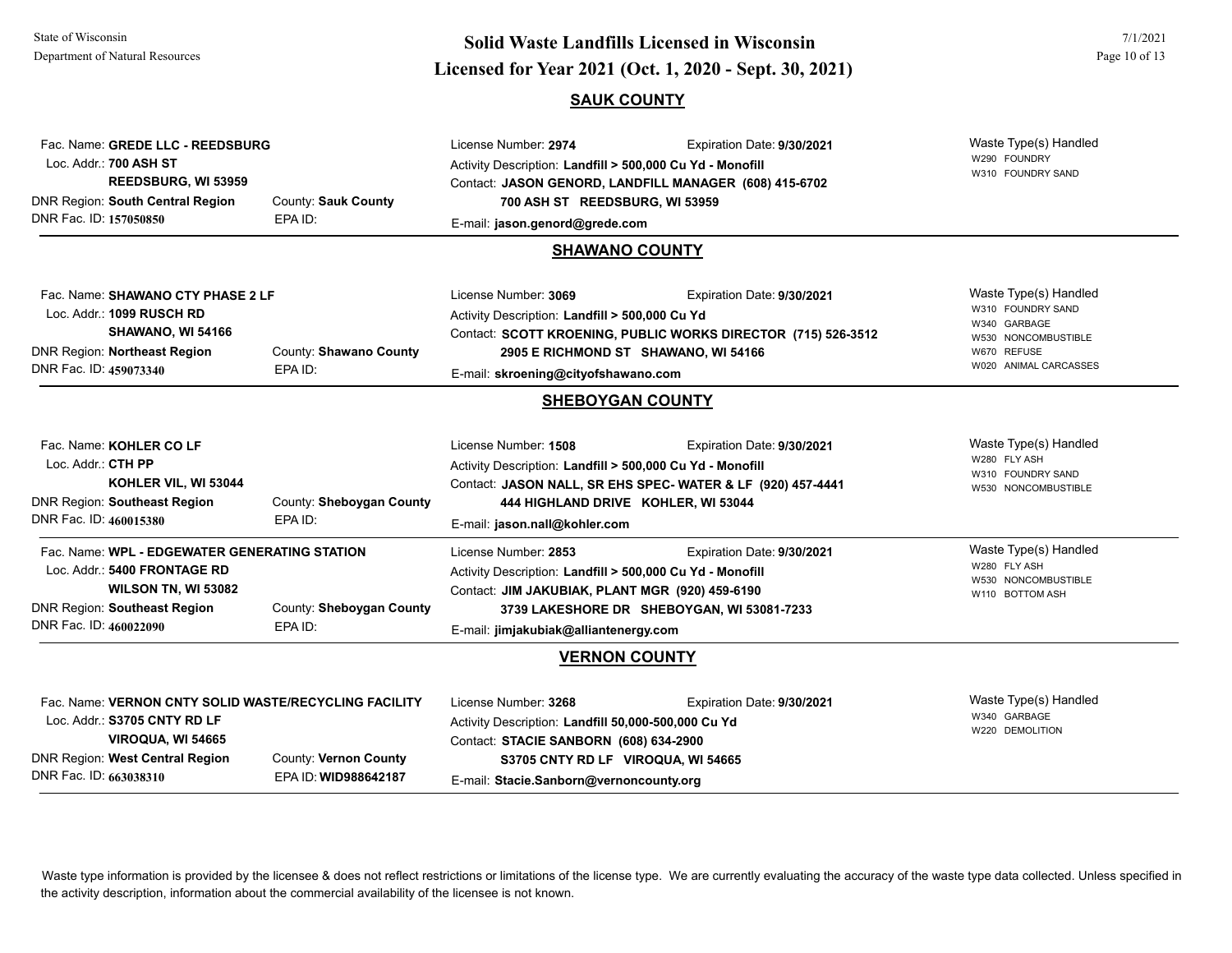DNR Fac. ID: **268244130**

EPA ID: **WIR000003012**

### **Licensed for Year 2021 (Oct. 1, 2020 - Sept. 30, 2021) Solid Waste Landfills Licensed in WisconsinVILAS COUNTY**

7/1/2021

W180 CONTAMINATED SOIL W050 ASBESTOS

Waste Type(s) Handled W340 GARBAGE W530 NONCOMBUSTIBLE W670 REFUSE W220 DEMOLITION W790 WOOD MATTER Fac. Name: **HWY G SANITARY LF**Loc. Addr.: **CTH GCLOVERLAND TN, WI**  DNR Region: **Northern Region** DNR Fac. ID: **764122040**County: **Vilas County** EPA ID:License Number: **3100** Expiration Date: **9/30/2021**  Activity Description: **Landfill > 500,000 Cu Yd** Contact: **MARK BUSHA, FACILITY MGR (715) 479-2938** E-mail: **HighwayG@Frontier.com PO BOX 938 EAGLE RIVER, WI 54521 WALWORTH COUNTY**Waste Type(s) Handled W340 GARBAGE W410 INDUSTRIAL W530 NONCOMBUSTIBLE W670 REFUSE W220 DEMOLITION W790 WOOD MATTER W050 ASBESTOSW160 COMMERCIAL Fac. Name: **MALLARD RIDGE LANDFILL INC**Loc. Addr.: **W8470 STATE RD 11DARIEN TN, WI 53115** DNR Region: **Southeast Region** DNR Fac. ID: **265089770**County: **Walworth County** EPA ID: **WIR000167411**License Number: **3244** Expiration Date: **9/30/2021**  Activity Description: **Landfill > 500,000 Cu Yd** Contact: **DAN OTZELBERGER, GENERAL MANAGER (414) 788-1281** E-mail: **daniel.otzelberger@gflenv.com W8470 STATE RD 11 DELAVAN, WI 53115 WASHBURN COUNTY** Waste Type(s) Handled W340 GARBAGE W410 INDUSTRIAL W530 NONCOMBUSTIBLE W670 REFUSE W220 DEMOLITION W060 ASHW155 COMBUSTOR ASH Fac. Name: **BFI WASTE SYSTEMS OF NORTH AMERICA LLC**Loc. Addr.: **W5987 CTH DSARONA TN, WI 54870** DNR Region: **Northern Region** DNR Fac. ID: **866065310**County: **Washburn County** EPA ID:License Number: **3474** Expiration Date: **9/30/2021**  Activity Description: **Landfill > 500,000 Cu Yd** Contact: **JASON A ERAQUAM, FACILITY MGR (715) 469-3356** E-mail: **JEraquam@republicservices.com W5987 CTH D SARONA, WI 54870 WAUKESHA COUNTY**Waste Type(s) Handled W340 GARBAGE W530 NONCOMBUSTIBLE W670 REFUSE W220 DEMOLITION Fac. Name: **EMERALD PARK LANDFILL LLC**Loc. Addr.: **W124 S10629 S 124TH STMUSKEGO, WI 53150** DNR Region: **Southeast Region** County: **Waukesha County** License Number: **3290** Expiration Date: **9/30/2021**  Activity Description: **Landfill > 500,000 Cu Yd** Contact: **DAN OTZELBERGER, GENERAL MANAGER (414) 788-1281 W144 S6350 COLLEGE CT. MUSKEGO, WI 53150**

Waste type information is provided by the licensee & does not reflect restrictions or limitations of the license type. We are currently evaluating the accuracy of the waste type data collected. Unless specified in the activity description, information about the commercial availability of the licensee is not known.

E-mail: **daniel.otzelberger@gflenv.com**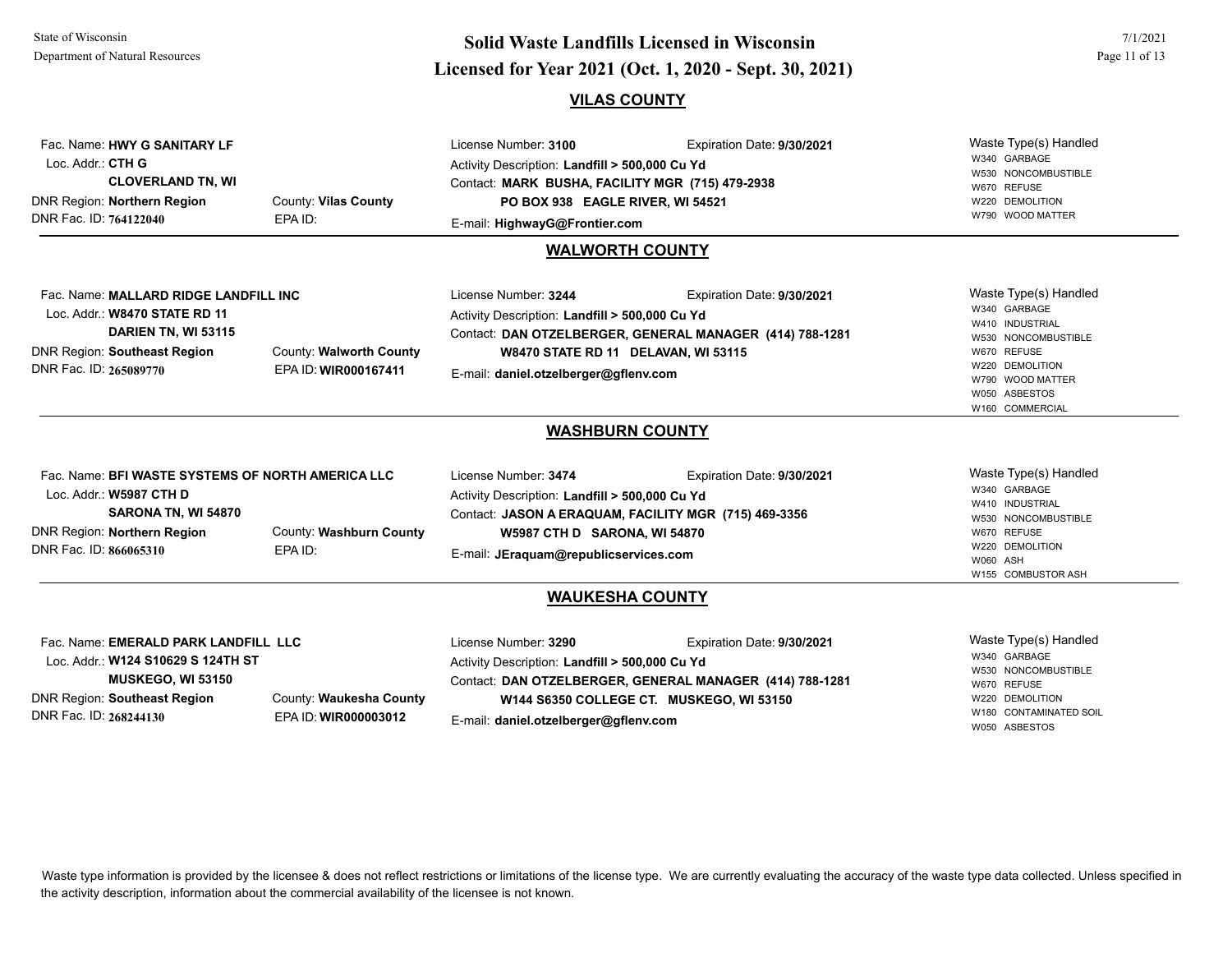## **Page 12 of 13**<br> **Licensed for Year 2021 (Oct. 1, 2020 - Sept. 30, 2021) Solid Waste Landfills Licensed in Wisconsin**

### **WAUKESHA COUNTY (Cont.)**

| Fac. Name: WMWI-ORCHARD RIDGE RECYCLING & DISPOSAL<br>Loc. Addr.: W124 N9355 BOUNDARY RD<br><b>MENOMONEE FALLS, WI 53051</b><br>County: Waukesha County<br><b>DNR Region: Southeast Region</b><br>DNR Fac. ID: 268262940<br>EPA ID: |                                                  | License Number: 3360<br>Activity Description: Landfill > 500,000 Cu Yd<br>Contact: BRETT COOGAN, DIST MGR (262) 509-5641<br>E-mail: bcoogan@wm.com                                                          | Expiration Date: 9/30/2021<br>W124 N9355 BOUNDARY RD MENOMONEE FALLS, WI 53051                      | Waste Type(s) Handled<br>W340 GARBAGE<br>W410 INDUSTRIAL<br>W530 NONCOMBUSTIBLE<br>W670 REFUSE<br>W220 DEMOLITION<br>W790 WOOD MATTER<br>W050 ASBESTOS<br>W160 COMMERCIAL |
|-------------------------------------------------------------------------------------------------------------------------------------------------------------------------------------------------------------------------------------|--------------------------------------------------|-------------------------------------------------------------------------------------------------------------------------------------------------------------------------------------------------------------|-----------------------------------------------------------------------------------------------------|---------------------------------------------------------------------------------------------------------------------------------------------------------------------------|
|                                                                                                                                                                                                                                     |                                                  | License Number: 4491<br>Activity Description: Landfill > 500,000 Cu Yd<br>Contact: BRETT COOGAN, DIST MGR (262) 509-5641<br>E-mail: bcoogan@wm.com                                                          | Expiration Date: 9/30/2021<br>W124 N9355 BOUNDARY RD MENOMONEE FALLS, WI 53051                      | Waste Type(s) Handled<br>W340 GARBAGE<br>W410 INDUSTRIAL<br>W530 NONCOMBUSTIBLE<br>W670 REFUSE<br>W220 DEMOLITION<br>W790 WOOD MATTER<br>W050 ASBESTOS<br>W160 COMMERCIAL |
|                                                                                                                                                                                                                                     |                                                  | <b>WAUPACA COUNTY</b>                                                                                                                                                                                       |                                                                                                     |                                                                                                                                                                           |
| Fac. Name: WAUPACA FOUNDRY INC LF #3<br>Loc. Addr.: ELM VALLEY RD<br>WAUPACA TN, WI 54981<br><b>DNR Region: Northeast Region</b><br>DNR Fac. ID: 469084220                                                                          | County: Waupaca County<br>EPA ID:                | License Number: 3412<br>Activity Description: Landfill > 500,000 Cu Yd - Monofill<br>PO BOX 249 WAUPACA, WI 54981<br>E-mail: bryant.esch@waupacafoundry.com                                                 | Expiration Date: 9/30/2021<br>Contact: BRYANT ESCH, DIR OF ENVIRONMENTAL ENGINEERING (715) 258-1966 | Waste Type(s) Handled<br>W290 FOUNDRY<br>W300 FOUNDRY FILL<br>W310 FOUNDRY SAND                                                                                           |
|                                                                                                                                                                                                                                     |                                                  | <b>WINNEBAGO COUNTY</b>                                                                                                                                                                                     |                                                                                                     |                                                                                                                                                                           |
| Fac. Name: CHEMTRADE SOLUTIONS LLC<br>Loc. Addr.: 1354 LARSON RD<br><b>NEENAH TN, WI 54956</b><br><b>DNR Region: Northeast Region</b><br>DNR Fac. ID: 471015270                                                                     | County: Winnebago County<br>EPA ID:              | License Number: 1907<br>Activity Description: Landfill 50,000-500,000 Cu Yd<br>Contact: GERALD BARTMAN, PLANT MGR (920) 722-6425<br>PO BOX 229 MENASHA, WI 54952<br>E-mail: gbartman@chemtradelogistics.com | Expiration Date: 9/30/2021                                                                          | Waste Type(s) Handled<br>W030 ALUMINUM                                                                                                                                    |
| Fac. Name: GEORGIA PACIFIC NORTH LF<br>Loc. Addr.: 3111 CTH G<br>VINLAND TN, WI 54956<br><b>DNR Region: Northeast Region</b><br>DNR Fac. ID: 471093040                                                                              | County: Winnebago County<br>EPA ID: WIR000115360 | License Number: 3275<br>Activity Description: Landfill > 500,000 Cu Yd - Monofill<br>Contact: MIKE HASSETT (404) 652-6874<br>E-mail: mike.hassett@gapac.com                                                 | Expiration Date: 9/30/2021<br>133 PEACHTREE ST NE ATLANTA, GA 30303                                 | Waste Type(s) Handled<br>W280 FLY ASH<br>W570 PAPER<br>W580 PAPER MILL SLUDGE                                                                                             |